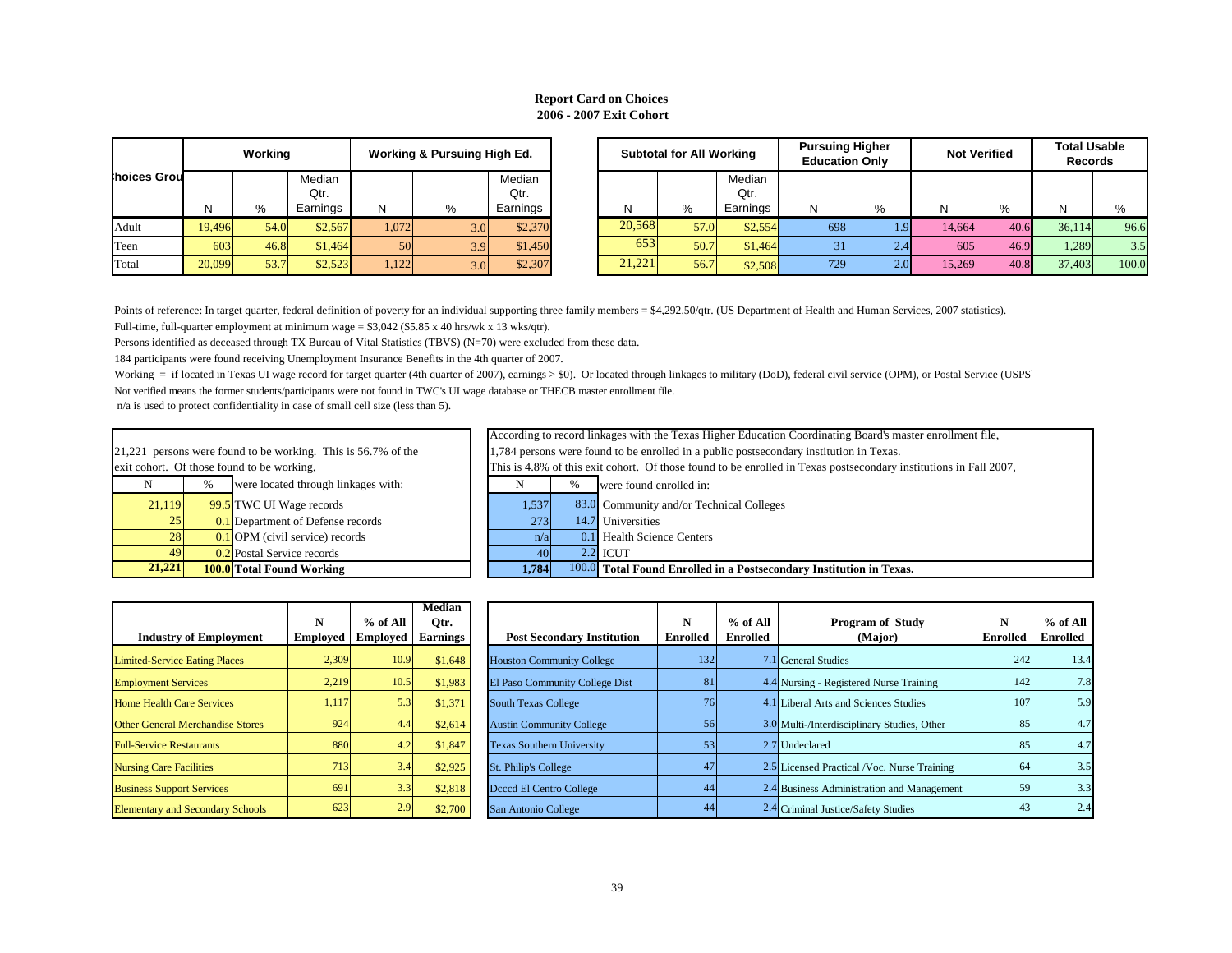Persons going to school may not be able to work full-time. Therefore, the numbers, percentages, and median earnings of those working only were displayed separately in the shaded boxes from those working and going to school at the same time. Subgroups are combined respectively in the un-shaded cells to the immediate right and are not double counted in totals in right-most column.

|                            |        |         |          |     |                                        |          |        |                                 |          |     | <b>Pursuing Higher</b> |        |                     |        | <b>Total Usable</b> |
|----------------------------|--------|---------|----------|-----|----------------------------------------|----------|--------|---------------------------------|----------|-----|------------------------|--------|---------------------|--------|---------------------|
|                            |        | Working |          |     | <b>Working &amp; Pursuing High Ed.</b> |          |        | <b>Subtotal for All Working</b> |          |     | <b>Education Only</b>  |        | <b>Not Verified</b> |        | <b>Records</b>      |
|                            |        |         | Median   |     |                                        | Median   |        |                                 | Median   |     |                        |        |                     |        |                     |
|                            |        |         | Qtr.     |     |                                        | Qtr.     |        |                                 | Qtr.     |     |                        |        |                     |        |                     |
|                            |        | %       | Earnings |     | %                                      | Earnings |        | %                               | Earnings |     | $O_{\alpha}$           |        | $\%$                |        |                     |
| ABAWD                      | 7,003  | 51.4    | \$2,589  | 235 | 1.7V                                   | \$1,935  | 7,238  | 53.1                            | \$2,571  | 153 | 1.11                   | 6,135  | 45.0                | 13,629 | 33.3                |
| E and T General Population | 12,920 | 47.4    | \$2,714  | 452 | $\left  .7 \right $                    | \$2,194  | 13,372 | 49.1                            | \$2,697  | 373 | 1.4                    | 13,280 | 48.7                | 27,263 | 66.7                |
| Total                      | 19,923 | 48.7    | \$2,671  | 687 | $\left  .7 \right $                    | \$2,077  | 20,610 | 50.4                            | \$2,655  | 526 | 1.3V                   | 19,415 | 47.5                | 40,892 | 100.0               |

Full-time, full-quarter employment at minimum wage = \$3,042 (\$5.85 x 40 hrs/wk x 13 wks/qtr). Points of reference: In target quarter, federal definition of poverty for an individual supporting two family members = \$3,422.50/qtr. (US Department of Health and Human Services, 2007 statistics).

Persons identified as deceased through the TX Bureau of Vital Statistics (TBVS) (N=126) were excluded from these data.

|                                         |       | % of All        | <b>Median</b><br>Qtr. |                                  |
|-----------------------------------------|-------|-----------------|-----------------------|----------------------------------|
| <b>Industry of Employment</b>           | N     | <b>Employed</b> | <b>Earnings</b>       | <b>Public Postsecondar</b>       |
| <b>Employment Services</b>              | 3,073 | 15.0            | \$2,792               | <b>Houston Community Colle</b>   |
| <b>Limited-Service Eating Places</b>    | 1,530 | 7.5             | \$1,995               | <b>South Texas College</b>       |
| <b>Home Health Care Services</b>        | 1,439 | 7.0             | \$1,704               | <b>Texas Southern University</b> |
| <b>Elementary and Secondary Schools</b> | 913   | 4.5             | \$3,032               | El Paso Community Colle          |
| <b>Other General Merchandise Stores</b> | 739   | 3.6             | \$2,705               | San Antonio College              |
| <b>Full-Service Restaurants</b>         | 699   | 3.4             | \$2,177               | <b>U. Of Houston-Downtown</b>    |
| <b>Grocery Stores</b>                   | 497   | 2.4             | \$2,443               | Lee College                      |
| <b>Nursing Care Facilities</b>          | 428   | 2.1             | \$3,034               | Lone Star College - N. Har       |

|       | $%$ of All      | <b>Median</b><br>Qtr. |                                         |                 | % of All        |                                          |     | % of All        |
|-------|-----------------|-----------------------|-----------------------------------------|-----------------|-----------------|------------------------------------------|-----|-----------------|
|       | <b>Employed</b> | <b>Earnings</b>       | <b>Public Postsecondary Institution</b> | N               | <b>Enrolled</b> | <b>Program of Study (Major)</b>          | N   | <b>Enrolled</b> |
| 3,073 | 15.0            | \$2,792               | <b>Houston Community College</b>        | 168             |                 | 13.9 General Studies                     | 170 | 14.4            |
|       |                 |                       |                                         |                 |                 | <b>Liberal Arts and Sciences/Liberal</b> |     |                 |
| 1,530 | 7.5             | \$1,995               | <b>South Texas College</b>              | 72              |                 | 5.9 Studies                              | 90  | 7.6             |
|       |                 |                       |                                         |                 |                 | Nursing - Registered Nurse               |     |                 |
| 1,439 | 7.0             | \$1,704               | <b>Texas Southern University</b>        | 54              |                 | 4.5 Training                             | 65  | 5.5             |
| 913   | 4.5             | \$3,032               | El Paso Community College Dist          | 52              |                 | 4.3 Undeclared                           | 64  | 5.4             |
|       |                 |                       |                                         |                 |                 | Multi-/Interdisciplinary Studies,        |     |                 |
| 739   | 3.6             | \$2,705               | San Antonio College                     | 30 <sub>l</sub> |                 | $2.5$ Other                              | 39  | 3.3             |
| 699   | 3.4             | \$2,177               | <b>U. Of Houston-Downtown</b>           | 29              |                 | 2.4 Management, General                  | 39  | 3.3             |
|       |                 |                       |                                         |                 |                 | <b>Licensed Practical /Vocational</b>    |     |                 |
| 497   | 2.4             | \$2,443               | Lee College                             | 27              |                 | 2.2 Nurse Training                       | 27  | 2.3             |
| 428   | 2.1             | \$3,034               | Lone Star College - N. Harris           | 26              |                 | 2.1 Business/Commerce, General           | 24  | 2.0             |

## **Report Card on Food Stamp & Employment Training (FSET) 2006 - 2007 Exit Cohort**

Working = if located in Texas UI wage record for target quarter (4th quarter of 2007, earnings > \$0), or located through linkages to military (DoD), federal civil service (OPM), or Postal Service (USPS) records. Not verified means the former students/participants were not found in TWC's UI wage database or in DoD, OPM, USPS, TBVS, or THECB master enrollment file. n/a is used to protect confidentiality in case of small cell size (less than 5).

| 20,610                                                             |                | <b>100.0</b> Total Found Working             | 1,213         |
|--------------------------------------------------------------------|----------------|----------------------------------------------|---------------|
| 72                                                                 |                | 0.3 Postal Service records                   | 30            |
| 33                                                                 |                | $\overline{0.2}$ OPM (civil service) records | 211           |
| 23                                                                 |                | <b>0.1</b> Department of Defense records     | 972           |
| 20,482                                                             |                | 99.4 TWC UI Wage records                     |               |
|                                                                    | $\%$           | were located through linkages with:          | This is 2.979 |
| cohort. Of those found to be working,                              | $1,213$ person |                                              |               |
| 20,610 persons were found to be working. This is 50.4% of the exit | According to   |                                              |               |

| 1.2131 |               | <b>100.0</b> Total Found Enrolled in a Public Postsecondary In |
|--------|---------------|----------------------------------------------------------------|
| 30     |               | $2.5$ ICUT                                                     |
| 211    |               | 17.4 Public Universities & Health & Science Center             |
| 972    |               | 80.1 Community and/or Technical Colleges                       |
| N      | $\frac{0}{0}$ | in Fall 2007, were found enrolled in:                          |

|        | <b>Not Verified</b> | <b>Total Usable</b><br>Records |       |  |  |  |
|--------|---------------------|--------------------------------|-------|--|--|--|
|        |                     |                                |       |  |  |  |
| N      | %                   | N                              | %     |  |  |  |
| 6,135  | 45.0                | 13,629                         | 33.3  |  |  |  |
| 13,280 | 48.7                | 27,263                         | 66.7  |  |  |  |
| 19,415 | 47.5                | 40,892                         | 100.0 |  |  |  |

**Stitution in Texas** 

341 students/participants were found receiving Unemployment Insurance Benefits at the 4th quarter of 2007.

According to record linkages with the Texas Higher Education Coordinating Board's master enrollment file, This is 2.97% of this exit cohort. Of those found to be enrolled in Texas postsecondary institutions 1,213 persons were found to be enrolled in a public postsecondary institution in Texas.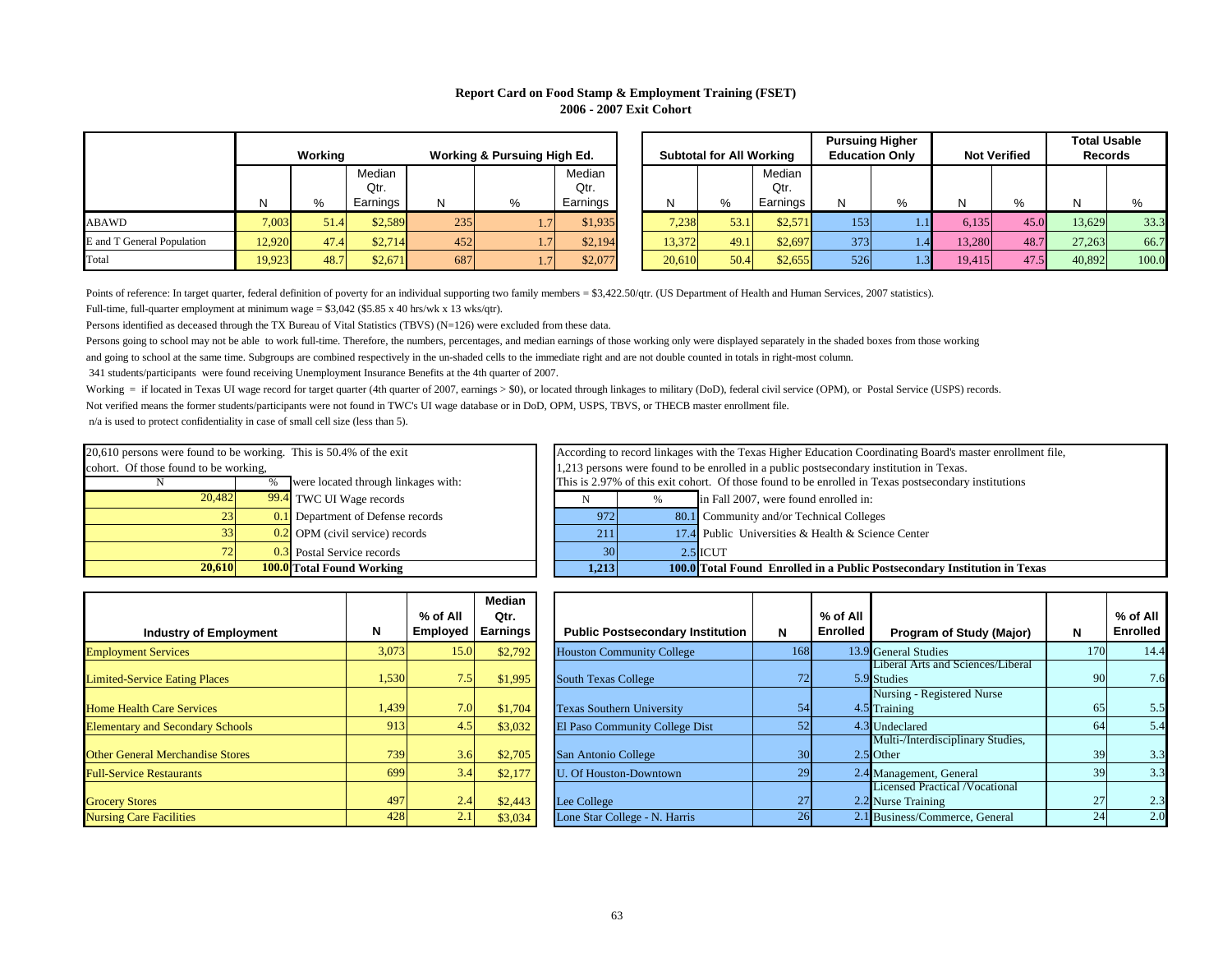Persons going to school may not be able to work full-time. Therefore, the numbers, percentages, and median earnings of those working only were displayed separately in the shaded boxes from those working and going to school at the same time. Subgroups are combined respectively in the un-shaded cells to the immediate right and are not double counted in totals in right-most column.

# **Report Card on Skill Development Fund (SDF) 2006 - 2007 Exit Cohort**

|                              |              | Working |          |     | <b>Working &amp; Pursuing High Ed.</b> |          |        | <b>Subtotal for All Working</b> |          |     | <b>Pursuing Higher</b><br><b>Education Only</b> |        | <b>Not Verified</b> | <b>Total Usable</b><br><b>Records</b> |       |
|------------------------------|--------------|---------|----------|-----|----------------------------------------|----------|--------|---------------------------------|----------|-----|-------------------------------------------------|--------|---------------------|---------------------------------------|-------|
|                              |              |         | Median   |     |                                        | Median   |        |                                 | Median   |     |                                                 |        |                     |                                       |       |
|                              |              |         | Qtr.     |     |                                        | Qtr.     |        |                                 | Qtr.     |     |                                                 |        |                     |                                       |       |
| <b>Completion Status</b>     | <sup>N</sup> | %       | Earnings | N   | %                                      | Earnings |        | %                               | Earnings | N   | 0/2                                             | NL     | 0/2                 |                                       | 0/2   |
| <b>Complete Successfully</b> | 12,315       | 82.8    | \$10,747 | 795 | 5.4                                    | \$9,650  | 13,110 | 88.2                            | \$10,700 | 79I | 0.51                                            | 1,581V | 10.6                | 14,870                                | 96.9  |
| Not Completed                | 366          | 77.7    | \$8,667  | 39  | 8.3                                    | \$6,413  | 405    | 86.0                            | \$8,564  |     | 2.9 <sub>1</sub>                                | 50     | 10.6                | 471                                   | 3.1   |
| <b>Total</b>                 | 12,681       | 82.6    | \$10,658 | 834 | 5.4                                    | \$9,482  | 13,515 | 88.1                            | \$10,588 | 93  | 0.61                                            | 1,631  | 10.6                | 15,341                                | 100.0 |

Points of reference: In target quarter, federal definition of poverty for an individual supporting two family members = \$3,422.50/qtr. (US Department of Health and Human Services, 2007 statistics). Full-time, full-quarter employment at minimum wage =  $$3,042$  (\$5.85x 40 hrs/wk x 13 wks/qtr).

Persons identified as deceased through the TX Bureau of Vital Statistics (TBVS) (N=41) were excluded from these data.

According to record linkages with the Texas Higher Education Coordinating Board's master enrollment file, This is 6.04% of this exit cohort. Of those found to be enrolled in Texas postsecondary institutions 927 persons were found to be enrolled in a public postsecondary institution in Texas.

Not verified means the former students/participants were not found in TWC's UI wage database or in DoD, OPM, USPS, TBVS, or THECB master enrollment file. n/a is used to protect confidentiality in case of small cell size (less than 5). Working = if located in Texas UI wage record for target quarter (4th quarter, earnings > \$0), or located through linkages to military (DoD), federal civil service (OPM), or Postal Service (USPS) records.

| <b>Industry of Employment</b>                     | N     | $%$ of All<br><b>Employed</b> | <b>Median</b><br>Qtr.<br><b>Earnings</b> | <b>Public Postsecondary Institution</b> |
|---------------------------------------------------|-------|-------------------------------|------------------------------------------|-----------------------------------------|
|                                                   | 1,067 | 7.9                           | \$12,081                                 |                                         |
| <b>General Medical and Surgical Hospitals</b>     |       |                               |                                          | Lee College                             |
| Fruit and Vegetable Preserving and Specialty Food |       |                               |                                          |                                         |
| <b>Manufacturing</b>                              | 657   | 4.9                           | \$12,336                                 | <b>Frank Phillips College</b>           |
| <b>Converted Paper Product Manufacturing</b>      | 640   | 4.7                           | \$15,746                                 | Texarkana College                       |
| <b>Other Miscellaneous Manufacturing</b>          | 590   | 4.4                           | \$7,293                                  | Panola College                          |
| Accounting, Tax Preparation, Bookkeeping, and     |       |                               |                                          |                                         |
| <b>Payroll Services</b>                           | 562   | 4.2                           | \$8,010                                  | <b>Laredo Community College</b>         |
| <b>Support Activities for Mining</b>              | 521   | 3.9                           | \$16,005                                 | El Paso Community College Dist          |
| <b>Animal Slaughtering and Processing</b>         | 503   | 3.7                           | \$5,444                                  | <b>Grayson County College</b>           |
| <b>Utility System Construction</b>                | 498   | 3.7                           | \$13,763                                 | Paris Junior College                    |

| 13,515                                |                                                                    | <b>100.0</b> Total Found Working             | 927 | 100.0                          |  |  |  |  |
|---------------------------------------|--------------------------------------------------------------------|----------------------------------------------|-----|--------------------------------|--|--|--|--|
|                                       |                                                                    | <b>0.1</b> Postal Service records            | 31  | 3.3                            |  |  |  |  |
|                                       |                                                                    | $\overline{0.1}$ OPM (civil service) records | 137 | 14.8                           |  |  |  |  |
| 22 <sub>1</sub>                       |                                                                    | <b>1.6</b> Department of Defense records     | 759 | 81.8                           |  |  |  |  |
| 13,469                                |                                                                    | 99.6 TWC UI Wage records                     |     | $\%$                           |  |  |  |  |
|                                       | $\%$                                                               | were located through linkages with:          |     | This is 6.04% of this exit coh |  |  |  |  |
| cohort. Of those found to be working, |                                                                    | 927 persons were found to be                 |     |                                |  |  |  |  |
|                                       | 13,515 persons were found to be working. This is 88.1% of the exit |                                              |     |                                |  |  |  |  |

102 students/participants were found receiving Unemployment Insurance Benefits at 4th quarter of 2007.

|       | % of All<br><b>Employed</b> | <b>Median</b><br>Qtr.<br><b>Earnings</b> | <b>Public Postsecondary Institution</b> | N               | % of All<br><b>Enrolled</b> | <b>Program of Study (Major)</b>                      | N   | % of All<br><b>Enrolled</b> |
|-------|-----------------------------|------------------------------------------|-----------------------------------------|-----------------|-----------------------------|------------------------------------------------------|-----|-----------------------------|
| 1,067 | 7.9                         | \$12,081                                 | Lee College                             | 102             |                             | Occupational Safety and Health<br>11.3 Technology    | 132 | 14.7                        |
| 657   | 4.9                         | \$12,336                                 | <b>Frank Phillips College</b>           | 87              |                             | 9.4 Nursing - Registered Nurse Training              | 81  | 9.0                         |
| 640   | 4.7                         | \$15,746                                 | <b>Texarkana College</b>                | 79              |                             | Liberal Arts and Sciences/Liberal<br>8.5 Studies     | 46  | 5.1                         |
| 590   | 4.4                         | \$7,293                                  | Panola College                          | 59              |                             | <b>Business Administration and</b><br>6.4 Management | 46  | 5.1                         |
| 562   | 4.2                         | \$8,010                                  | <b>Laredo Community College</b>         | 56              |                             | 6.0 General Studies                                  | 43  | 4.8                         |
| 521   | 3.9                         | \$16,005                                 | El Paso Community College Dist          | 54              |                             | 5.8 Welding Technology/Welder                        | 36  | 4.0                         |
| 503   | 3.7                         | \$5,444                                  | <b>Grayson County College</b>           | 30 <sup>l</sup> |                             | 3.2 Undeclared                                       | 35  | 3.9                         |
| 498   | 3.7                         | \$13,763                                 | Paris Junior College                    | 26              |                             | Pipefitting/Pipefitter and Sprinkler<br>$2.8$ Fitter | 28  | 3.1                         |

| 927  |      | 100.0 Total Found Enrolled in a Public Postsecondary Instit   |
|------|------|---------------------------------------------------------------|
|      |      | 3.3 ICUT                                                      |
| 137  |      | 14.8 Public and Private Universities & Health Science Centers |
| 7591 |      | 81.8 Community and/or Technical Colleges                      |
|      | $\%$ | in Fall 2005, were found enrolled in:                         |
|      |      |                                                               |

**Trigoritution in Texas**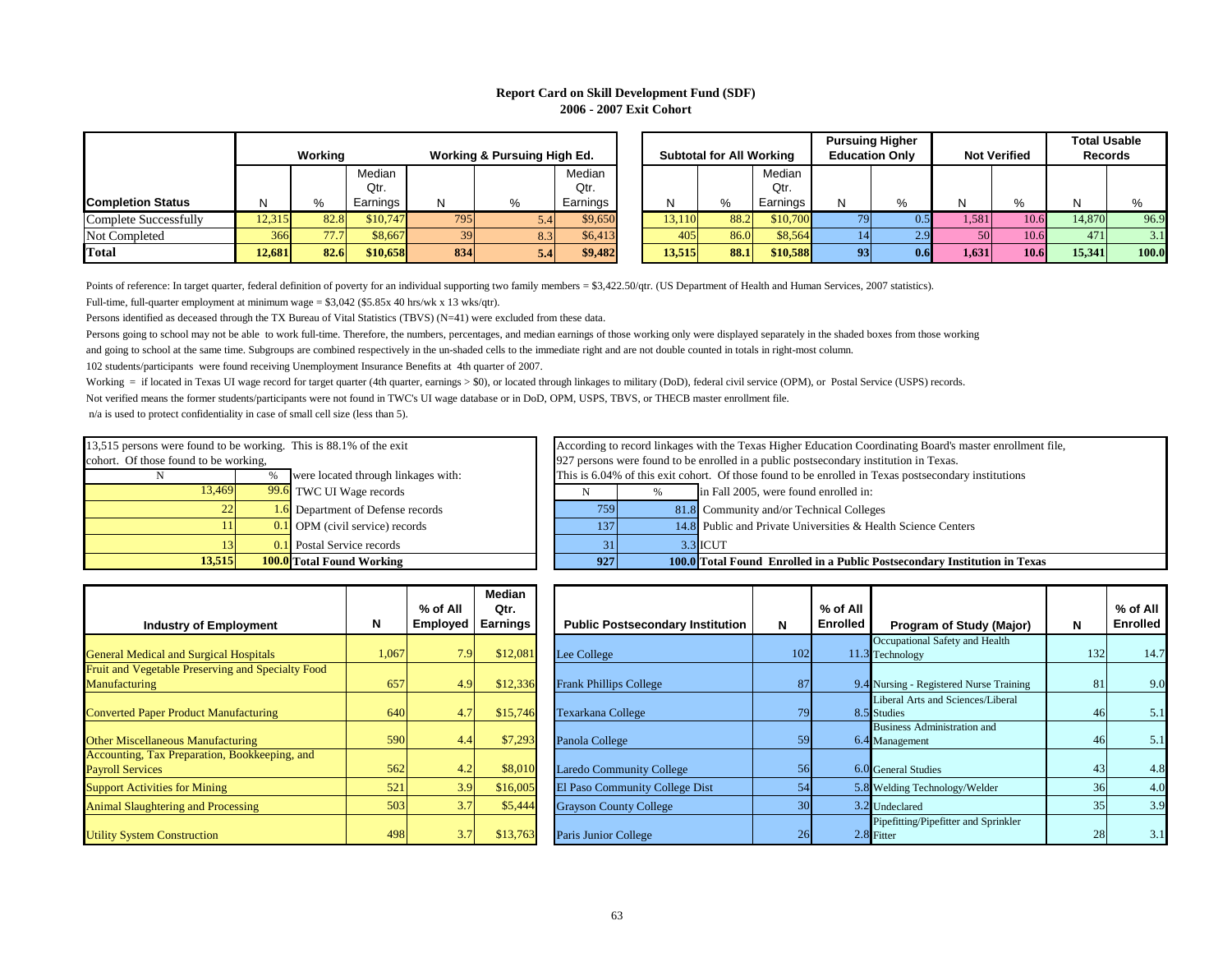# **Report Card on Skill Sufficient Fund (SSF) 2006 - 2007 Exit Cohort**

Persons going to school may not be able to work full-time. Therefore, the numbers, percentages, and median earnings of those working only were displayed separately in the shaded boxes from those working and going to school at the same time. Subgroups are combined respectively in the un-shaded cells to the immediate right and are not double counted in totals in right-most column.

10 students/participants were found receiving Unemployment Insurance Benefits 4th qtr. of 2007.

According to record linkages with the Texas Higher Education Coordinating Board's master enrollment file, This is 7.5% of this exit cohort. Of those found to be enrolled in Texas postsecondary institutions 145 persons were found to be enrolled in a public postsecondary institution in Texas.

|                          | Working<br><b>Working &amp; Pursuing High Ed.</b> |      |          |     | <b>Subtotal for All Working</b> |          |       | <b>Pursuing Higher</b><br><b>Education Only</b> |          | <b>Not Verified</b> |                  | <b>Total Usable</b><br><b>Records</b> |             |       |       |
|--------------------------|---------------------------------------------------|------|----------|-----|---------------------------------|----------|-------|-------------------------------------------------|----------|---------------------|------------------|---------------------------------------|-------------|-------|-------|
|                          |                                                   |      | Median   |     |                                 | Median   |       |                                                 | Median   |                     |                  |                                       |             |       |       |
|                          |                                                   |      | Qtr.     |     |                                 | Qtr.     |       |                                                 | Qtr.     |                     |                  |                                       |             |       |       |
| <b>Completion Status</b> |                                                   | %    | Earnings | N   | %                               | Earnings |       | %                                               | Earnings | N                   | %                | -N)                                   |             |       | O/    |
| Complete Successfully    | 1,266                                             | 73.7 | \$4,707  | 110 | 6.4                             | \$4,426  | 1,376 | 80.1                                            | \$4,687  | <b>26</b>           | $.5\blacksquare$ | 307                                   | 17.9        | 1,719 | 89.1  |
| Not Completed            | 146                                               | 69.5 | \$4,682  |     | 2.9 <sub>l</sub>                | \$2,629  | 152   | 72.4                                            | \$4,594  | n/a                 | l .41            | 55                                    | 26.2        | 210   | 10.9  |
| <b>Total</b>             | 1,412                                             | 73.2 | \$4,705  | 116 | 6.0                             | \$4,395  | 1,528 | 79.2                                            | \$4,680  | 29                  | 1.5              | 362                                   | <b>18.8</b> | 1,929 | 100.0 |

Full-time, full-quarter employment at minimum wage =  $$3,042$  (\$5.85 x 40 hrs/wk x 13 wks/qtr). Points of reference: In target quarter, federal definition of poverty for an individual supporting two family members = \$3,422.50/qtr. (US Department of Health and Human Services, 2007 statistics).

Persons identified as deceased through the TX Bureau of Vital Statistics (TBVS) (N=2) were excluded from these data.

| <b>Industry of Employment</b>                                    | N   | % of All<br><b>Employed</b> | <b>Median</b><br>Qtr.<br><b>Earnings</b> | <b>Public Postsecondary Institution</b> |
|------------------------------------------------------------------|-----|-----------------------------|------------------------------------------|-----------------------------------------|
| <b>Animal Slaughtering and Processing</b>                        | 302 | 19.8                        | \$5,240                                  | <b>Alvin Community College</b>          |
| <b>Business Support Services</b>                                 | 203 | 13.3                        | \$3,990                                  | <b>Laredo Community College</b>         |
| <b>Wired Telecommunications Carriers</b>                         | 152 | 10.0                        | \$5,528                                  | <b>Mclennan Community College</b>       |
| <b>Employment Services</b>                                       | 89  | 5.8                         | \$2,160                                  | <b>Grayson County College</b>           |
| <b>General Freight Trucking</b>                                  | 57  | 3.7                         | \$5,069                                  | Texas State T. C. Waco                  |
| Agencies, Brokerages, and Insurance Related<br><b>Activities</b> | 44  | 2.9                         | \$8,576                                  | Alamo Ccd NW Vista College              |
| <b>General Medical and Surgical Hospitals</b>                    | 33  | 2.2                         | \$9,113                                  | San Jacinto College S Campus            |
| <b>Elementary and Secondary Schools</b>                          | 29  | 1.9                         | \$2,650                                  | St. Philip's College                    |

| 1,528                                                             |      | <b>100.0</b> Total Found Working         | 145          |
|-------------------------------------------------------------------|------|------------------------------------------|--------------|
| 61                                                                |      | 0.4 Postal Service records               | n/a          |
| n/a                                                               |      | $0.1$ OPM (civil service) records        |              |
| n/a                                                               |      | <b>0.1</b> Department of Defense records | 133          |
| 1,520                                                             |      | 99.4 TWC UI Wage records                 |              |
|                                                                   | $\%$ | were located through linkages with:      | This is 7.5% |
| cohort. Of those found to be working,                             |      |                                          | 145 persons  |
| 1,528 persons were found to be working. This is 79.2% of the exit |      |                                          | According to |

Not verified means the former students/participants were not found in TWC's UI wage database or in DoD, OPM, USPS,TBVS, or THECB master enrollment file. n/a is used to protect confidentiality in case of small cell size (less than 5). Working = if located in Texas UI wage record for target quarter (4th quarter, earnings > \$0), or located through linkages to military (DoD), federal civil service (OPM), or Postal Service (USPS) records.

| <b>Industry of Employment</b>                                    | N         | % of All<br><b>Employed</b> | <b>Median</b><br>Qtr.<br><b>Earnings</b> | <b>Public Postsecondary Institution</b> | N               | % of All<br><b>Enrolled</b> | <b>Program of Study (Major)</b>                               | N   | % of All<br><b>Enrolled</b> |
|------------------------------------------------------------------|-----------|-----------------------------|------------------------------------------|-----------------------------------------|-----------------|-----------------------------|---------------------------------------------------------------|-----|-----------------------------|
| <b>Animal Slaughtering and Processing</b>                        | 302       | 19.8                        | \$5,240                                  | <b>Alvin Community College</b>          | 42              |                             | 29.0 Selling Skills and Sales Operations                      | 31  | 21.5                        |
| <b>Business Support Services</b>                                 | 203       | 13.3                        | \$3,990                                  | <b>Laredo Community College</b>         | 24              |                             | 16.6 Management, General                                      |     | 5.7                         |
| <b>Wired Telecommunications Carriers</b>                         | 152       | 10.0                        | \$5,528                                  | <b>Mclennan Community College</b>       | $\overline{23}$ |                             | 15.9 General Studies                                          |     | 4.7                         |
| <b>Employment Services</b>                                       | <b>89</b> | 5.8                         | \$2,160                                  | <b>Grayson County College</b>           |                 |                             | 6.2 Criminal Justice/Safety Studies                           |     | 4.2                         |
| <b>General Freight Trucking</b>                                  | 57        | 3.7                         | \$5,069                                  | Texas State T. C. Waco                  |                 |                             | 4.1 Elementary Education and Teaching                         | n/a | 3.5                         |
| Agencies, Brokerages, and Insurance Related<br><b>Activities</b> | 44        | 2.9                         | \$8,576                                  | Alamo Ccd NW Vista College              | n/a             |                             | 2.8 Nursing - Registered Nurse Training                       | n/a | 3.5                         |
| <b>General Medical and Surgical Hospitals</b>                    | 33        | 2.2                         | \$9,113                                  | San Jacinto College S Campus            | n/a             |                             | 2.1 Radiologic Tech/- Radiographer                            | n/a | 2.8                         |
| <b>Elementary and Secondary Schools</b>                          | 29        | 1.91                        | \$2,650                                  | <b>St. Philip's College</b>             | n/a             |                             | <b>Licensed Practical /Vocational Nurse</b><br>$2.1$ Training | n/a | 2.8                         |

| <b>145</b> |               | <b>100.0</b> Total Found Enrolled in a Public Postsecondary |
|------------|---------------|-------------------------------------------------------------|
| n/a        |               | $0.7$ ICUT                                                  |
| 11         |               | 7.6 Public and Private Universities                         |
| 133        |               | 91.7 Community and/or Technical Colleges                    |
|            | $\frac{0}{0}$ | in Fall 2007, were found enrolled in:                       |
|            |               |                                                             |

**Institution in Texas**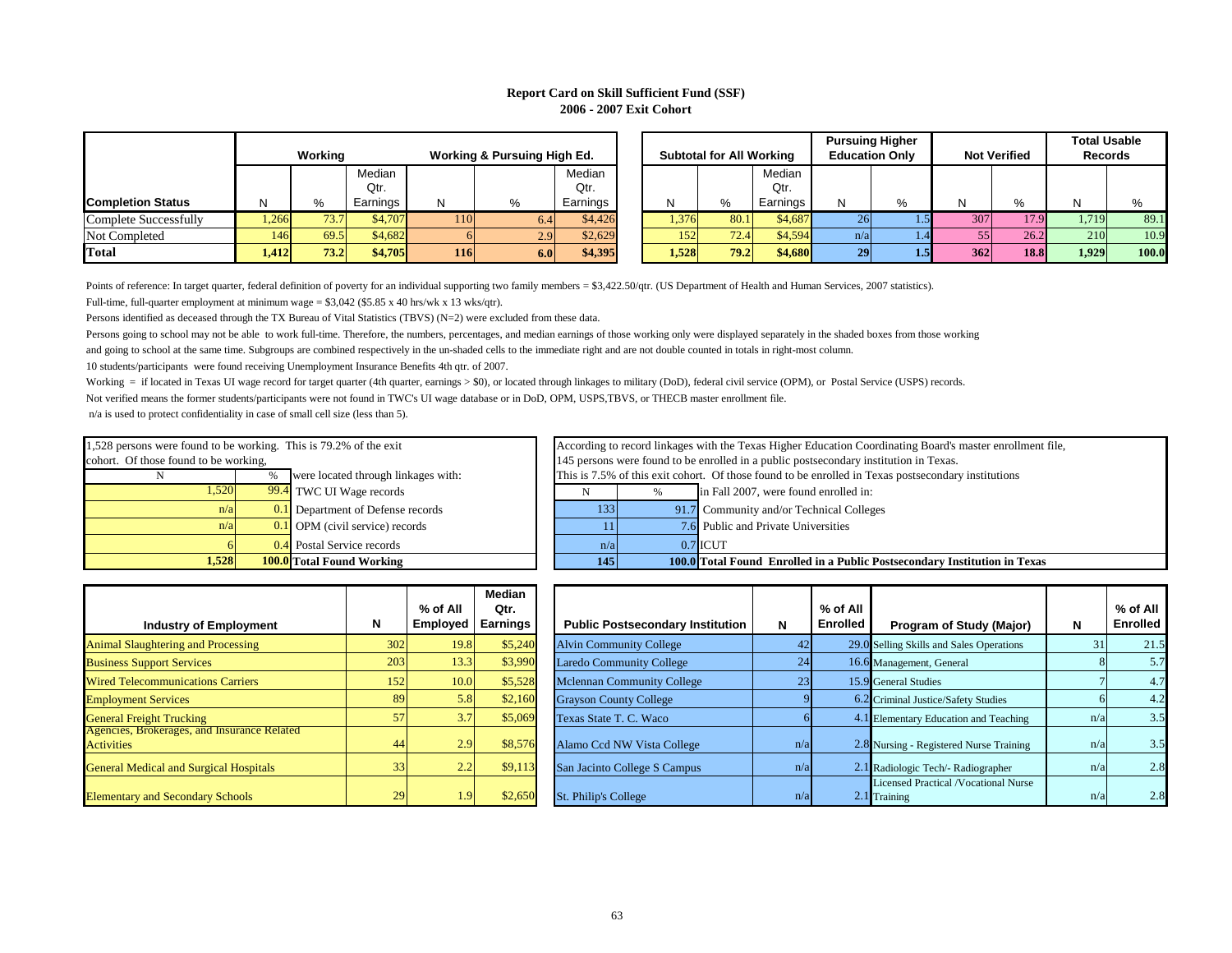|                           |         |      |                                        |            |      |                                 |       |      |                       |     | <b>Pursuing Higher</b> |       |                |       | <b>Total Usable</b> |
|---------------------------|---------|------|----------------------------------------|------------|------|---------------------------------|-------|------|-----------------------|-----|------------------------|-------|----------------|-------|---------------------|
|                           | Working |      | <b>Working &amp; Pursuing High Ed.</b> |            |      | <b>Subtotal for All Working</b> |       |      | <b>Education Only</b> |     | <b>Not Verified</b>    |       | <b>Records</b> |       |                     |
|                           |         |      | Median                                 |            |      | Median                          |       |      | Median I              |     |                        |       |                |       |                     |
|                           |         |      | Qtr.                                   |            |      | Qtr.                            |       |      | Qtr.                  |     |                        |       |                |       |                     |
|                           |         | %    | Earnings                               |            | $\%$ | Earnings                        |       | %    | Earnings              |     | %                      |       |                |       |                     |
| <b>Employment Service</b> | 3,072   | 60.2 | \$6,677                                | 129        | 2.5V | \$5,814                         | 3,201 | 62.7 | \$6,640               | 231 |                        | 1,158 | 22.7           | 5,102 | 76.8                |
| <b>Training Provided</b>  | 1,073   | 69.5 | \$4,886                                | 40         | 2.61 | \$4,571                         | 1,113 | 72.1 | \$4,870               | 21  | 1.4                    | 403   | 26.1           | 1,543 | 23.2                |
| <b>Total</b>              | 4,145   | 62.4 | \$6,069                                | <b>169</b> | 2.51 | \$5,164                         | 4,314 | 64.9 | \$6,048               | 252 | 3.8                    | 1,561 | 23.5           | 6,645 | 100.0               |

Points of reference: In target quarter, federal definition of poverty for an individual supporting two family members = \$3,42.50/qtr. (US Department of Health and Human Services, 2007 statistics).

Full-time, full-quarter employment at minimum wage =  $$3,042$  (\$5.85 x 40 hrs/wk x 13 wks/qtr).

Persons identified as deceased through the TX Bureau of Vital Statistics (TBVS) (N=36) were excluded from these data.

## **Report Card on Trade Adjustment Assistance (TAA) 2006 - 2007 Exit Cohort**

Persons going to school may not be able to work full-time. Therefore, the numbers, percentages, and median earnings of those working only were displayed separately in the shaded boxes from those working and going to school at the same time. Subgroups are combined respectively in the un-shaded cells to the immediate right and are not double counted in totals in right-most column.

> According to record linkages with the Texas Higher Education Coordinating Board's master enrollment file, This is 6.3% of this exit cohort. Of those found to be enrolled in Texas postsecondary institutions 421 persons were found to be enrolled in a public postsecondary institution in Texas.

| 4,314 |                                                                   | <b>100.0</b> Total Found Working             | 421 | 100.0 |  |  |  |  |
|-------|-------------------------------------------------------------------|----------------------------------------------|-----|-------|--|--|--|--|
|       |                                                                   | <b>0.1</b> Postal Service records            |     | 2.1   |  |  |  |  |
|       |                                                                   | $\overline{0.1}$ OPM (civil service) records | 39  | 9.3   |  |  |  |  |
| n/a   |                                                                   | 0.1 Department of Defense records            | 373 | 88.6  |  |  |  |  |
| 4,296 |                                                                   | 99.6 TWC UI Wage records                     |     | $\%$  |  |  |  |  |
|       |                                                                   | This is 6.3% of this exit coho               |     |       |  |  |  |  |
|       | cohort. Of those found to be working,                             |                                              |     |       |  |  |  |  |
|       | 4,314 persons were found to be working. This is 64.9% of the exit |                                              |     |       |  |  |  |  |

| Industry of Employment                             | N   | $%$ of All<br>Employed | Median Otr.<br>Earnings |
|----------------------------------------------------|-----|------------------------|-------------------------|
| <b>Employment Services</b>                         | 545 | 12.7                   | \$4,030                 |
| <b>Aerospace Product and Parts Manufacturing</b>   | 305 | 7.1                    | \$13,612                |
| Semiconductor and Other Electronic Component Manu. | 122 | 2.8                    | \$11,138                |
| <b>Elementary and Secondary Schools</b>            | 116 | 2.7                    | \$4,197                 |
| <b>Plastics Product Manufacturing</b>              | 112 | 2.6                    | \$6,874                 |
| <b>Other General Merchandise Stores</b>            | 87  | 2.0                    | \$4,369                 |
| <b>Motor Vehicle Parts Manufacturing</b>           | 85  | 2.0                    | \$8,627                 |
| <b>Support Activities for Mining</b>               | 82  | 1.9                    | \$14,115                |

Not verified means the former students/participants were not found in TWC's UI wage database or in DoD, OPM, USPS, TBVS, or THECB master enrollment file. n/a is used to protect confidentiality in case of small cell size (less than 5). Working = if located in Texas UI wage record for target quarter (4th Qtr. 2007, earnings > \$0), or located through linkages to military (DoD), federal civil service (OPM), or Postal Service (USPS) records.

|     | % of All<br>Employed | Median Qtr.<br>Earnings | Public Postsecondary Institution   | N               | % of All<br>Enrolled | Program of Study (Major)                          |    | % of All<br>Enrolled |
|-----|----------------------|-------------------------|------------------------------------|-----------------|----------------------|---------------------------------------------------|----|----------------------|
| 545 | 12.7                 | \$4,030                 | El Paso Community College Dist     | 88              |                      | 20.9 Liberal Arts and Sciences                    | 30 | 7.3                  |
| 305 | 7.1                  | \$13,612                | <b>Kilgore College</b>             | 41              |                      | 9.7 Business/Commerce, General                    | 22 | 5.3                  |
| 122 | 2.8                  | \$11,138                | <b>Tarrant Co South Campus</b>     | 30              |                      | 7.1 General Studies                               | 20 | 4.8                  |
| 116 | 2.7                  | \$4,197                 | <b>Howard College</b>              | 28              |                      | 6.7 Communication S. /Speech & Rhetoric           | 19 | 4.6                  |
| 112 | 2.6                  | \$6,874                 | <b>Tarrant Co Northwest Campus</b> |                 |                      | 4 Executive Assistant/ Secretary                  | 15 | 3.6                  |
| 87  | 2.0                  | \$4,369                 | <b>Grayson County College</b>      | 16              |                      | 3.8 Licensed Practical /Vocational Nurse Training | 12 | 2.9                  |
| 85  | 2.0                  | \$8,627                 | <b>Mclennan Community College</b>  | 16              |                      | 3.8 Health Information/Medical Records Tech       |    | 2.7                  |
| 82  | 1.9                  | \$14,115                | <b>Tarrant Co Northeast Campus</b> | 13 <sup>l</sup> |                      | 3.1 Undeclared                                    |    | 2.7                  |

518 students/participants were found receiving Unemployment Insurance Benefits at the 4th quarter of 2007.

| <b>Total Found Working</b>    | 421 |      | 100.0 Total Found Enrolled in a Public Postsecondary In |
|-------------------------------|-----|------|---------------------------------------------------------|
| Postal Service records        |     |      | $2.1$ ICUT                                              |
| OPM (civil service) records   | 39  |      | 9.3 Public and Private Universities                     |
| Department of Defense records | 373 |      | 88.6 Community and/or Technical Colleges                |
| TWC UI Wage records           | N   | $\%$ | in Fall 2007, were found enrolled in:                   |

#### **nstitution in Texas**